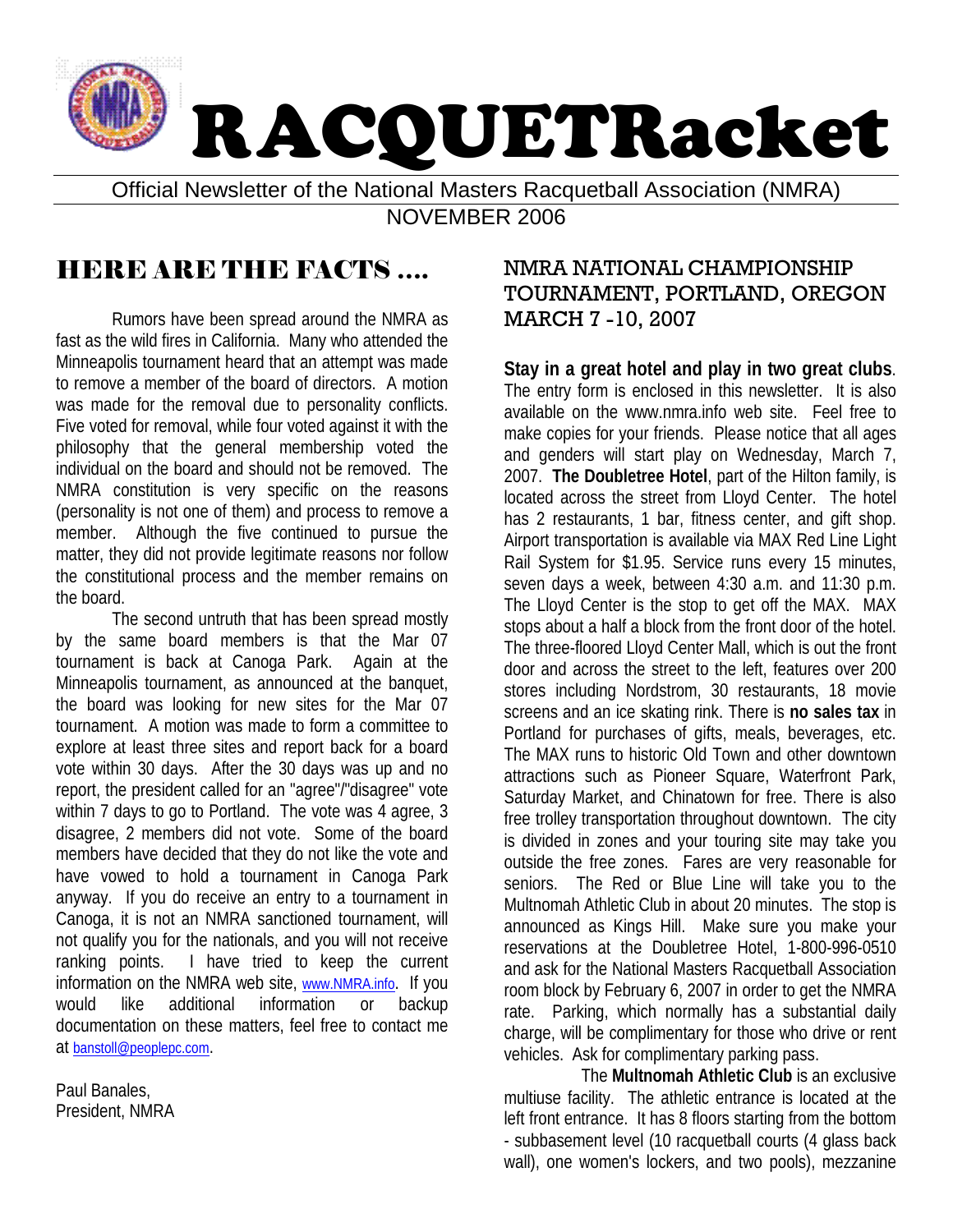level (racquetball galleries for viewing and one men's lockers), basement level (exercise equipment, main women's locker room, main men's locker room (locker availability is scarce, locks left overnight will be cut off) and MAC Snacks - hot dogs, pizza, beer, or healthy stuff, etc.), the first floor (registration, lunches, and hospitality will be in the Gallery of Champions directly to the left of the athletic entrance, gift shop, stadium terrace for the baseball stadium, lounge, sports bar, and restaurant), second floor (three gyms, batting cage, and rock climbing wall), third floor (sun deck and pool, sky bridge to the 4 level parking facility), fourth floor (indoor track and business offices), fifth floor (tennis courts). There is no athletic attire allowed on the first floor in the lounge, stadium terrace, sports bar, or restaurant. If you want to access these areas, you must wear street clothes. Jeans are okay. Because the banquet will be held in this area, athletic attire will not be allowed for the banquet.

**The Sunset Club** is a traditional racquetball club with a few amenities. It has 7 glass-back wall courts, indoors track, climbing wall, heated lap pool, heated exercise pool and large lounging area. Parking is extremely limited on weekday mornings so shuttle service will be provided to this club. Lunch and hospitality will be provided to players and guests at this site also. If you are planning on practice at this facility prior to the tournanment, you need to call 503-645-3535 to reserve a court.

The Portland Oregon Visitors Association web site is www.pova.com/visitors.

# RESIGNATION FROM THE BOARD

Glenn Allen submitted his resignation from the board of directors effective 20 October 2006. His seat is one of three to be filled on the ballot in this newsletter. He has played in almost every NMRA tournament for the past 10 years. In his letter, he expressed that he and his wife have enjoyed the competition, camaraderie, new friends and socialization that was abundant at every tournament. He hopes to be able to participate in doubles in late 07 or 08. Glenn sited his health and the divergent camps within the board for his resignation. Glenn served as treasurer for the NMRA and always helped during registration at tournaments. Best wishes for a speedy recovery and many thanks for your dedicated and untiring support of the NMRA.

(Dave Warner is temporarily filling the remainder of Glenn's term and is on the ballot for a permanent position.)

## **SUCCESS IN MINNEAPOLIS**

The Masters came to Minnesota this past July. The weather was great and the competition was even hotter. 240 competitors arrived and started playing on Wednesday. We used two clubs for this tournament and it went off very well thanks to Greg, Mike and the tournament staff. Play was done on time and the banquet was very good. The food at the banquet had a Minnesota flavor with wild rice and walleye on the menu. The NMRA inducted two new members to the hall of Fame, Sharon Welty Hastings and Ron Adams. The NMRA gave out various free things from free nights to racquets. For the first time, we had at least three father and daughter or son combos at this tournament. One father-daughter team even played together in Mixed 50s. Maybe this should be a new event at the tournaments? Fun was had by all with lots to do and see. The only down note was the Northwest chain was sold on Thursday and the hwy 100 club was to close in the next week .It will be a great loss for the Racquetball community here in Minnesota. The next time we meet for the summer tournament will be in Kansas City, Kansas at the Overland Park Club, July 25-28, 2007.

#### Mike Hiles

## A VISIT TO JAPAN

Phyllis and I were in the Tokyo area recently, and I was fortunate to play at Mr. Tanahara's Gold Gym in Yokohama. Mr. Kenji Yotsuya (President of Japan's Racquetball Association) and his wife picked us up at our hotel. With the help of the NMRA, we were able to make five packages of NMRA shirts, tote bags, visored caps, wristbands and balls to give to the Japanese players. The highlight for them was a friendship card, which we had signed at Canoga Park. They looked over the names carefully and exclaimed happily as they recognized people they had met. We played five games in the late morning and early afternoon. I was pretty much out of shape and practice (after a month of travel) but held my own pretty well. Finally, there was a late lunch and <u>cool beer.</u> I did notice that the other players drank almost no beer---but not me! Then I was dumbfounded to find out we were to go back for more play. Whee! It took me two more games to get back into it. We played five more games. It was a fun time and a very memorable experience!

Dick Kincade

# **A PERSPECTIVE ON RACQUETBALL**

Currently there appears to be a move to downplay the fitness benefits of playing racquetball. Few competitive recreational activities build fitness better.

According to NutiStrategy Charts, racquetball burns more calories minute for minute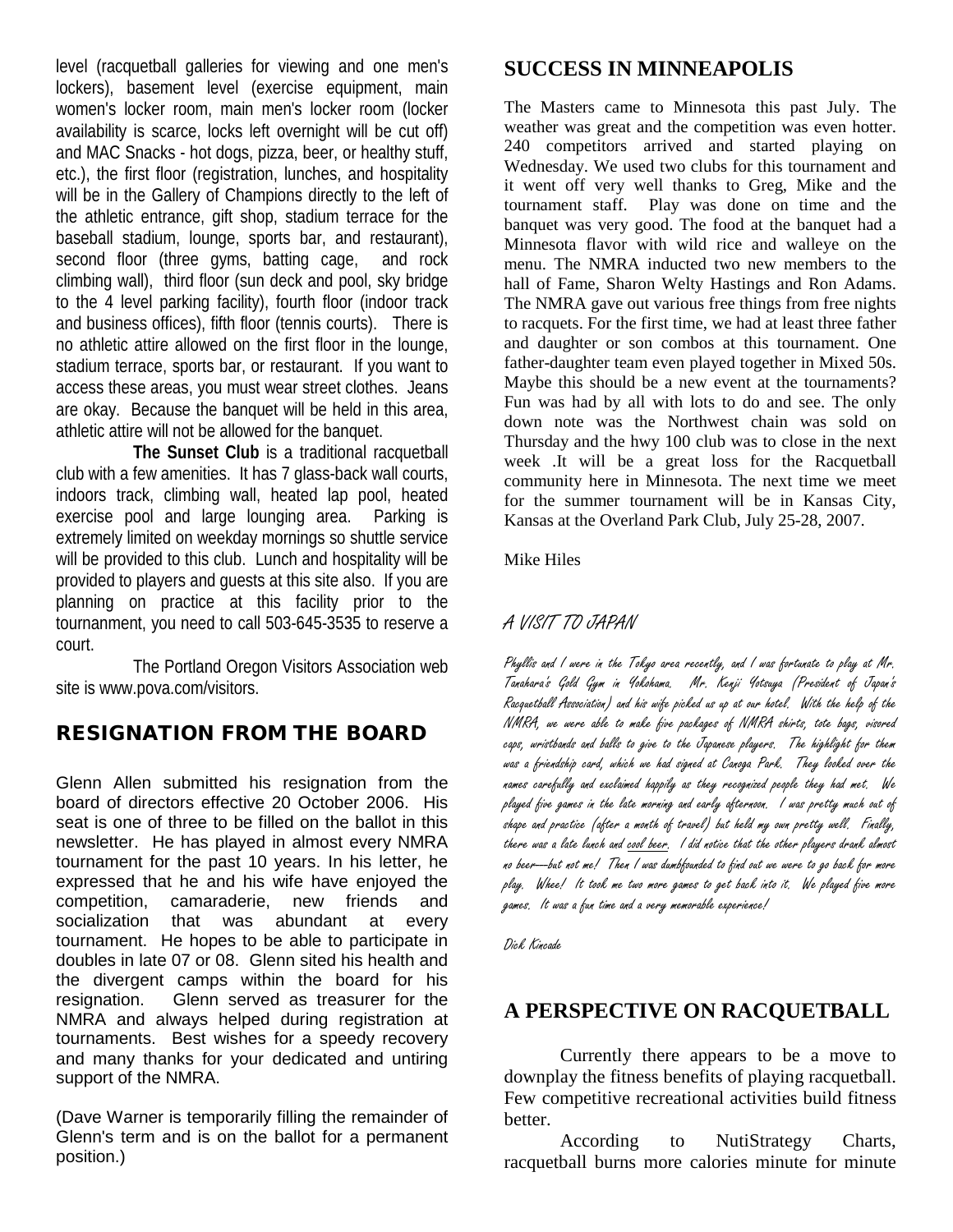than highly recognized fitness activities of crosscountry running, mountain bicycling or high impact aerobics. Playing racquetball not only fights obesity but it fights osteoporosis as well.

Moreover, with each pursuit of the ball which can happen hundreds of times in an hour's play—skills of balance, agility, flexibility and hand/eye coordination are challenged. These are skills, which become more and more important to health and safety as one grows older. And, frequent racquetball play also promotes cardio-respiratory fitness. Two years ago in a survey of older age ranked players, "staying fit" was the overwhelming reason they gave for continuing to play the game.

Knowing that racquetball can be played competitively by both sexes, nearly all ages and sizes—and year around—means that almost anyone can gain or maintain a level of fitness without seasonal loss.

As we encourage new concepts of promoting racquetball for the good of all persons we should work with, not against fitness promoting clubs. It would be a mistake, in my view, not to highlight the fitness building values of playing racquetball.

Robert E. McAdam

# SHOULDER REPLACEMENT ARTHROPLASTY (THE REAM AND RUN METHOD)

All I wanted to do was continue playing racquetball at age 62 but nagging soreness, loss of range of motion was getting worse effecting my play. Finally, it got bone-to-bone status and I had to go for surgery. I consulted with Dr. Frederick Matsen, Professor and Chair of Orthodpaedics and Sports Medicine at the University of Washington.

With new advances in the world of medicine all the time, Dr. Matsen advised me that there was advancement in shoulder replacements that perfectly fit my case. The "ream and run" method. Over time, the cartilage grows back allowing the shoulder to not only have great movement but also adds to the strength needed for athletic endeavors.

Within hours of the surgery, I was in a hospital bed with a continuous passive machine hooked to my right arm moving back and forth, night and day. Out of the hospital in just a few short days, I showed Dr. Matsen the backhand swing in racquetball and he felt it was the perfect exercise for me, as the cartilage would form around the therapy exercises that I would be doing. In just over two months, I was hitting the racquetball twice a week with ice afterwards.

I began my sixth month after the surgery by playing racquetball, soreness was always there, I'd ice and use Advil. When I reached the eighth month, I was playing back to the level I had played at before. I've continued icing and use Advil just to help the area in my shoulder heal and get stronger. I can honestly say that I have more range of motion, hit the ball with less hesitancy than I have in many, many years. I can hit the ball full force, forehand or backhand with very little feeling in my shoulder. I hope to play into my 70's; early signs show me that I should be able to accomplish that goal. A year later, I still have some soreness but nothing like I had before. I am planning on returning to tournaments with the NMRA and other tournaments in the Seattle area.

The results have been above any expectations that I ever had. All of us are so fortunate that modern medicine can develop into areas like the "ream and run" approach to shoulder replacement and have such incredible results. I highly recommend it.

If you would like more info on the above procedure contact Dr. Matsen at the University of Washington Medical Center, 1-800-440-3280 or 1- 206-598-4288.

Jim Rockstad

# NO MEDAL, BUT ENCOUNTERED A GOOD SAMARITAN

I had a most enjoyable time at the MPLS tournament even though I did not bring home a 4th place medal. Well -- I really would have, but I felt sorry for my opponent whom I was beating quite easily UNTIL, I decided to be a nice guy and let him win a few points. Unfortunately, those were the points I needed for 4th place. Oh well, what's a medal compared to having a good time and being a good sport, on and off the courts, right?

I'm trying to find out who the player is that gave me a ride from the hotel to the Humphrey airport which otherwise would have cost me \$45.00 by cab. I know he is from the Boston area and in a much lower age bracket than myself. Why in the world didn't I have the "moxey" to ask his name? But, I was enjoying his stories about playing against Elliot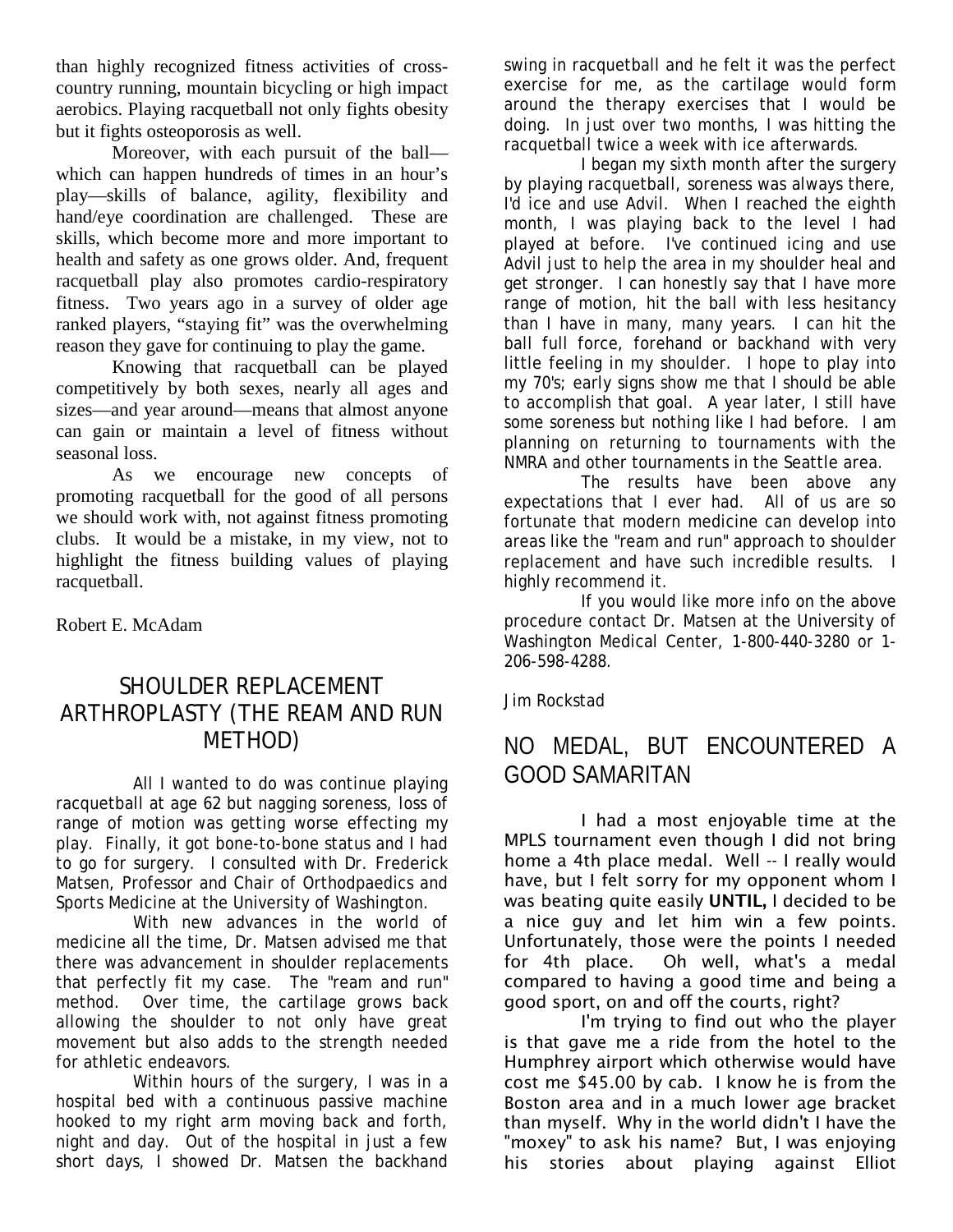Papermaster several years ago in which Elliot didn't think it was fair for him to be serving the ball to his blind side.

That's about it from this neck-o-thewoods, "Where the Men are strong, the Women are all good looking and the Children are all above average." Best regards and good health.

#### Bob Miller, [Bobby2@up.net](mailto:Bobby2@up.net)

From the President of the NMRA

This letter shows why we are the elite organization in the world of racquetball. It's because of this gentleman, the Good Samaritan, and many in the NMRA who follow the code of sportsmanship, honesty, integrity, and camaraderie.

#### NMRA FUTURE FOUNDATION UPDATE

There is both good news and bad news concerning the overall progress of the NMRA Future Foundation:

First the **GOOD NEWS**…. As of this report (October 30, 2006), the Foundation has a balance of \$34,634.90. Now the **BAD NEWS**… As of this report (October 30, 2006), we have received only one (1) donation for \$100.00 for all of 2006.

We have managed to grow the fund this past year by investing in a Certificate of Deposit, which provides a greater interest rate than the Savings/Checking Account. We have the majority of the fund (\$25,108.30) in a CD with a rate of 5.30% (annual) for 12 months. So, by September of 2007 we will have grown the interest on the account to an additional \$1,200.00.

Although it is good to see the fund growing in interest, it is disappointing that we have experienced a significant drop in donations over the past year. I'm not sure why that happened, but I'm going to work hard to turn it around and, I'm asking for your help.

I'm asking that each of our members make a donation of \$50.00 to the fund between now and the March 2007 Tournament. We will have a place to make the donation on the Official Entry Form for the NMRA March Tournament in Portland, OR. Of Course, if you can afford to make a larger donation, it

would be greatly appreciated. A receipt (for tax deduction purposes) will be provided to you at the tournament during registration.

Donations to the Fund can also be made during Will and Estate Planning. For those of our members who are in the process of reviewing or conducting Estate Planning, remember that the NMRA can be remembered in your Will and Trust instruments. I would encourage you to consider this form of giving when you remember the importance that the sport has had, and will continue to have, for the present and next generation of players.

As always, we sincerely appreciate all of those who have made donations to the fund. As you all know, the fund is designed to ensure the FUTURE of our sport. The Fund is "restricted" in that the principal cannot be used unless for emergencies and those require a vote of the NMRA Board of Directors.

It continues to be my pleasure to manage this fund for the NMRA. We should all be proud of the fact that the fund has grown to over 3 times it's original amount over the past 3 years. Thanks for the opportunity to serve the NMRA in this position.

Tom Curran Executive Director NMRA Future Foundation

# MEMBERSHIP ADMINISTRATION

One of the most difficult and frustrating administrative tasks we encounter with our membership is trying to keep track of them. We really do need to know when you make changes. Please help us. Send updates to: **Merijean Kelley**

**NMRA Membership Coordinator 959 Matadero Ave. Palo Alto, CA 94306**

Hm Ph: 650-856-2292 FAX: 650-856-2319 (Call before faxing). E-mail [mkelley959@aol.com](mailto:mkelley959@aol.com)

# **Candidates for Board - 2007**

As stated in the last newsletter, there are three board positions to fill in March 2007. All nominees are included for you to choose three to represent you. One ballot per person. Please vote, we need your participation.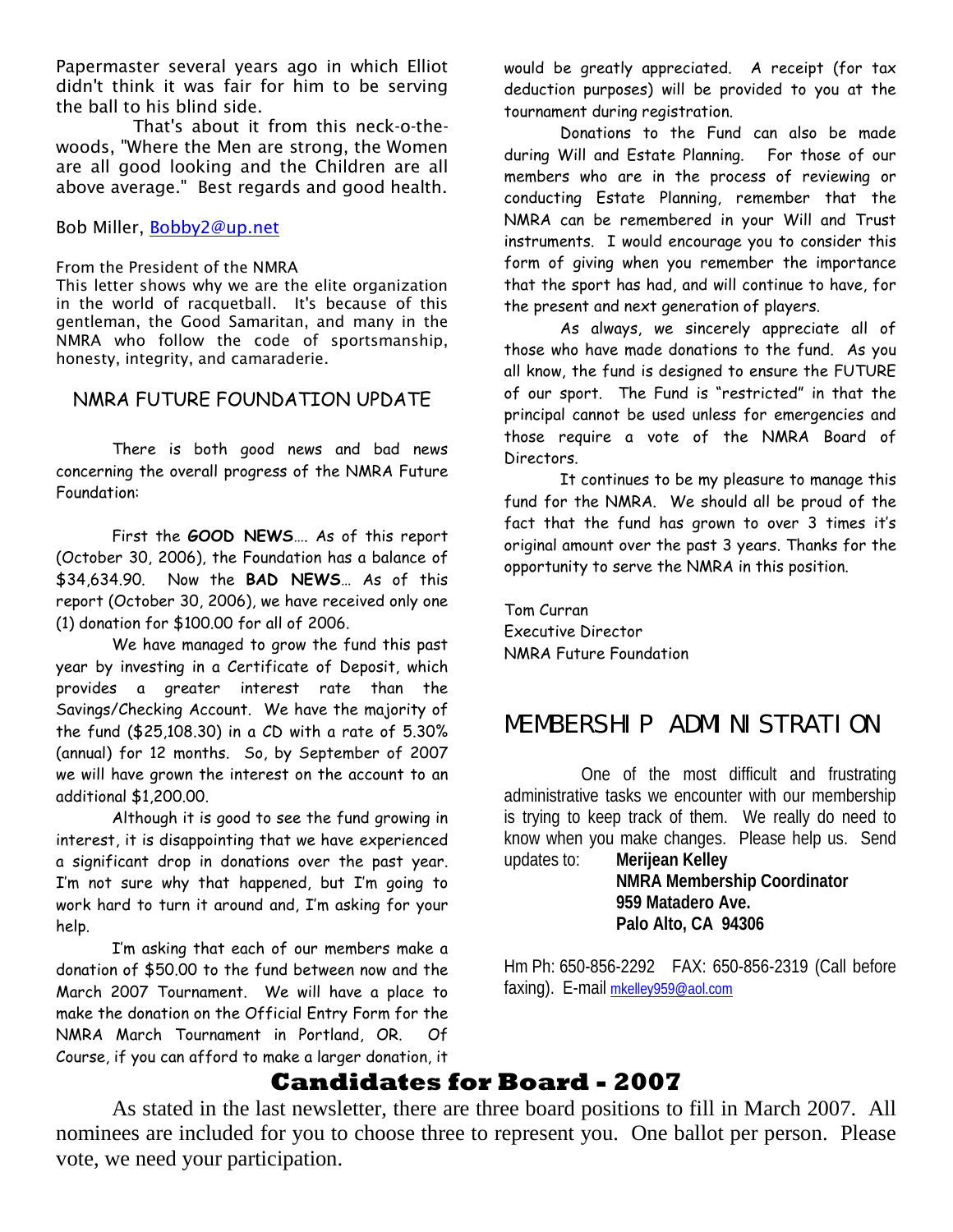Bruce Adams - I have a plus thirty year racquetball career consisting of: shooting photos, video and writing articles for the Oklahoma Racquetball Association (ORA), plus the RACQUETBALL Magazine over the past eight years; ORA Board member for eight years and Hall of Fame inductee; AmPRO certified for seven years; Team HEAD sponsored player for nine years; and have run leagues, clinics and tournaments at the local, state and regional levels for many years. I have participated in the last four summer International events of the NMRA, and have medalled in two of them, both in doubles. I am active in church, with active memberships in Sunday School and the Senior Usher Board. My work currently is for a medium-sized oil company as a regional manager in operations, with annual \$10 million expense and \$2 million capital budgets. The family consists of a 16 year old son and wife of over twenty years. They both play racquetball. My vision and beliefs for racquetball and the NMRA is that we must remember the grassroots player and nurture them. We should not only applaud the honed athlete, but we must encourage the lower level/recreational players to continue to understand the game and promote the sport in any and all ways possible. The short-term goals for the NMRA Board of Directors, if elected, would be to assist in fine-tuning the scheduling of the matches at the events, plus grow the membership and popularity of master's racquetball!

Paul Banales (Incumbent) - I have served the National Masters Racquetball Association (NMRA) for over 25 years. During this time, I have been a board member for 23 years, tournament director for 20 years, treasurer for 12 years, and membership coordinator for 10 years. I held all of these duties at the same time so I feel I am more than qualified in every facet in the operation, procedures, Bylaws, and especially, the concerns of the NMRA membership. Since I was elected president of the NMRA, I have a motto, "Give back to the membership" by improving tournaments, selecting different sites for tournaments, and offer incentives and perks to those who attend the tournaments. I hope you elect me again so I can continue to do the best for you and the NMRA. I feel you, the membership, should have a say in the matters concerning the NMRA and I will convey any suggestions brought to my attention.

Cindy Tilbury - I learned how to play racquetball back in the late 1970s, but it wasn't until 1988 that I discovered how fun it was to travel to national and international tournaments. I've been traveling ever since and have no plans to give up the competition and camaraderie any time soon. I've been competing in the NMRA tournaments for about three years and have a few medals already, but since I'm still in the youngest age division, I know I will be involved with the NMRA for many years to come. Many of the members have expressed a desire to attract more women to compete in the two NMRA tournaments each year, and I believe I can concentrate some serious effort toward that goal. My goal over the years has been to make the ladies of racquetball feel at home and special on the court. I know there are many women players out there, so my short-term goal is to try get them back to tournaments, or to play their first tournament with the encouragement of the NMRA tournament players and general membership. After that, I can work on finding them a Mixed or Women's doubles partner… Never really took lessons (big mistake, of course), but started teaching beginner lessons for the Northwest Clubs in the Minneapolis area. Eventually, I got certified by AmPro. I live in Denver, Colorado, and love it. For the last 13 years, I have been self-employed as an IT industry contractor. I play racquetball about five times a week, and golf, ski and travel as often as I can. If elected, I will work with the board of directors and the membership of the NMRA to enhance the status of the NMRA in all of its endeavors.

Dave Warner - My name is Dave Warner and I am a candidate for a position on the NMRA board. I am currently filling the rest of Glenn Allen's term due to his resignation and worked at the registration desk at the July 2006 tournament. I am from Minnesota and have been playing tournament racquetball for over 30 years. The past 13 years have also involved most of the NMRA tournaments. Because of the many friendships, which have resulted from the NMRA, it would be rewarding for me to be able to give something back to the sport, which has been such a large part of my life. This also comes at a time where our organization seems to be at a crossroads. We need the members of our board to work together with each other so that we can maintain our tradition of running better and better tournaments for players of all ability levels. If this is what you would like to see, I would appreciate your vote in the upcoming election.

#### **YOUR VOTE IS IMPORTANT**

Hopefully everyone voted in the recent elections. Just as it was important that you voted for your local and national officials, your vote is important for the NMRA Board of Directors. This year's Election Coordinator is Mike Hiles, 294 S. 4th Street, Bay Port, Minnesota 55003. We've included the name and address here in case you already cut off the bottom and sealed it in the envelop before addressing the front. Last year, several ballots were sent to me erroneously. Copies or ballots without the address label attached will not be counted.

**WOMENS DOUBLES 50+**

1st Nancy Litt MN Jeanette Overkam MN<br>2nd Vickey Utter NC Lynne Weisbart IL 2nd Vickey Utter NC

**WOMENS DOUBLES 55+**

1st Susan Kieffer MN Nancy Kronenfeld IL<br>2nd Shirley Parsons CO Kendra Tutsch WI 2nd Shirley Parsons CO

**WOMENS DOUBLES 60+**

1st Margaret Hoff IL Lola Markus IL

**MIXED DOUBLES 45+**

1st Thomas Penick CA Karin Walton CA 2st Leon Jackson Jr VA Gladys Leonard VA 3rd Charles Cunningham MN Carol Gluth MN 4th Carmen Alatorremartin VA James Weathers VA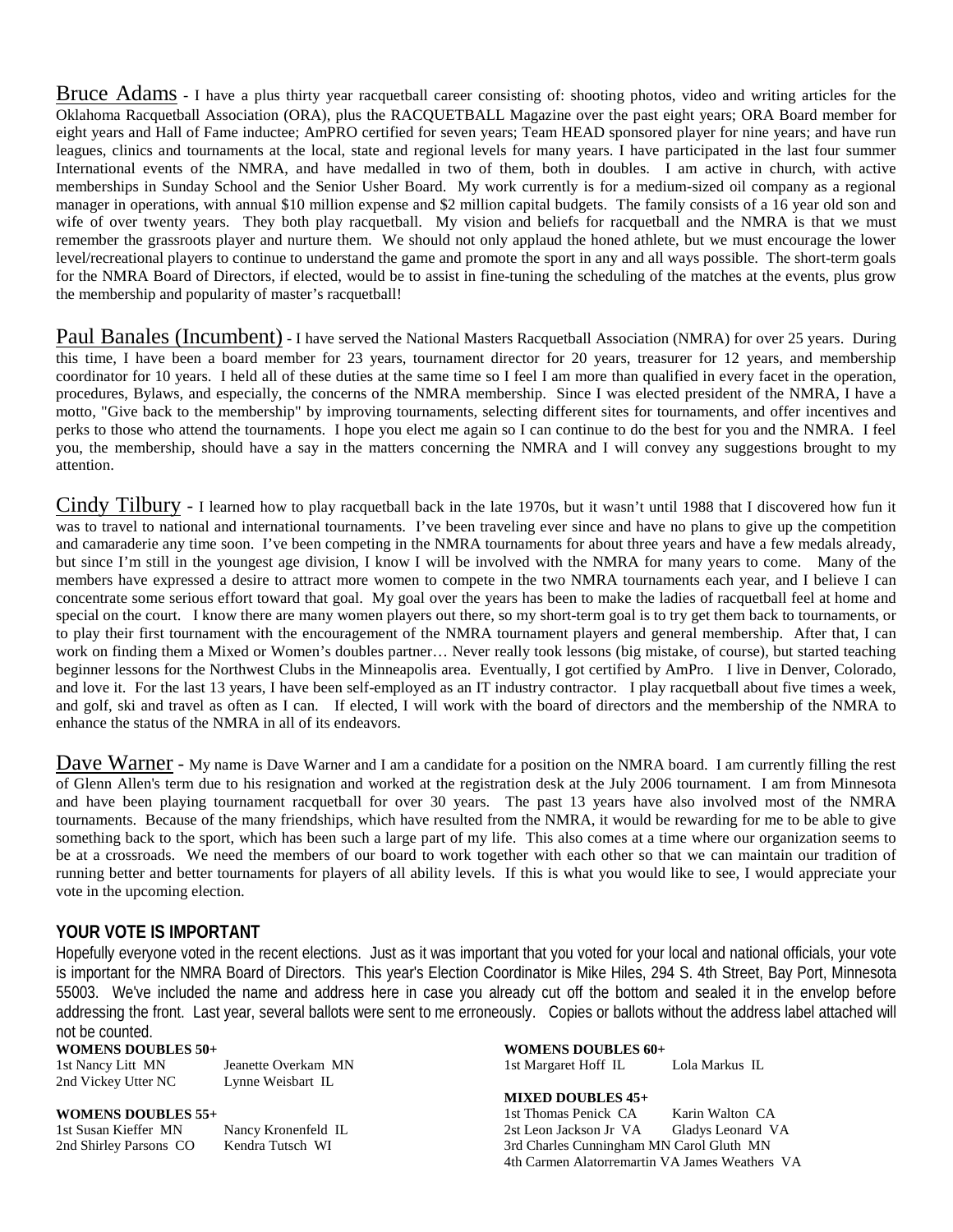5th Laurence Green NE Grace Jaworski MO<br>6th Judy Flis PA Mike Hiles MN 6th Judy Flis PA Mike Hiles MN<br>
7th Susan Serfass ME FrankTrask ME 7th Susan Serfass ME

#### **MIXED DOUBLES 50+**

1st George Heidelmeier TX Page Kem MN 2nd Pat Decker MN Tim Lavoi MN 3rd Nancy Abram CA Charles YaQub CA 4th Carolyn Foster NE Jerry Sterkel NE 5th Curtis Alatorremartin VA Carmen Alatorre-Martin VA 6th Jerry Manor MN Penny Urman WI 7th Pam Moreland MN John Turner MN 8th Joanna Nache' NC Jack Sobel OH

#### **MIXED DOUBLES 55+**

1st Nancy Kronenfeld IL Tony Upkes CA 2nd Mark Newport MO<br>
3rd Alan Krivelow MA<br>
Jane Worden MN 3rd Alan Krivelow MA Jane Worden MN<br>4th Richard Halpin PA Vickey Utter NC 4th Richard Halpin PA

# **MIXED DOUBLES 60+**

2nd Merijean Kelley CA Ralph Stillman MN 3rd Judy Buckeye PA Elliot Papermaster WI

#### **MIXED DOUBLES 65+**

1st Ron Adams CA Marquita Molina CA 3rd Annabelle Kovr NE

Steven Lavorgna NJ

2nd Lee Graff OR Sharon Hastings Welty OR<br>3rd Annabelle Kovr NE John Prigmore KS

\*Correction to Canoga Park standing published in the last newsletter. In 80+ finals: 2nd place was Bob Fraser - CA 3rd place was Dick Kincade - CO

# RACQUETRacket

This newsletter was created by Paul Banales and Carole Stoll. Thank you to all the members who have continued to send little quips or full articles for publication. We are looking for a volunteer to assume the responsibility or providing articles for future publications. Contact Paul or Carole at 623-386-1518, fax 623-386-1519, or e-mail at [banstoll@peoplepc.com.](mailto:banstoll@peoplepc.com)

---------------------------------------------------------------------------------------------------------------------------------------

## **NMRA Ballot for Election to the NMRA Board of Directors**

Mail to: Mike Hiles 294 S. 4th Street Bay Port, Minnesota 55003

Vote for up to three names. All ballots must be postmarked not later than **Feb. 1, 2007**

Bruce Adams - OK \_\_\_\_\_\_\_\_\_\_ Paul Banales - AZ \_\_\_\_\_\_\_\_\_\_

Cindy Tilbury - CO \_\_\_\_\_\_\_\_\_\_ Dave Warner - MN/FL \_\_\_\_\_\_\_\_\_\_

Signature:

There are 3 vacancies in the NMRA Board that must be filled as a result of this election. Resumes for each candidate are above. Do not make copies. Do not remove address label on other side, needed for verification.

# **PLEASE VOTE AND MAIL YOUR BALLOT QUICKLY!**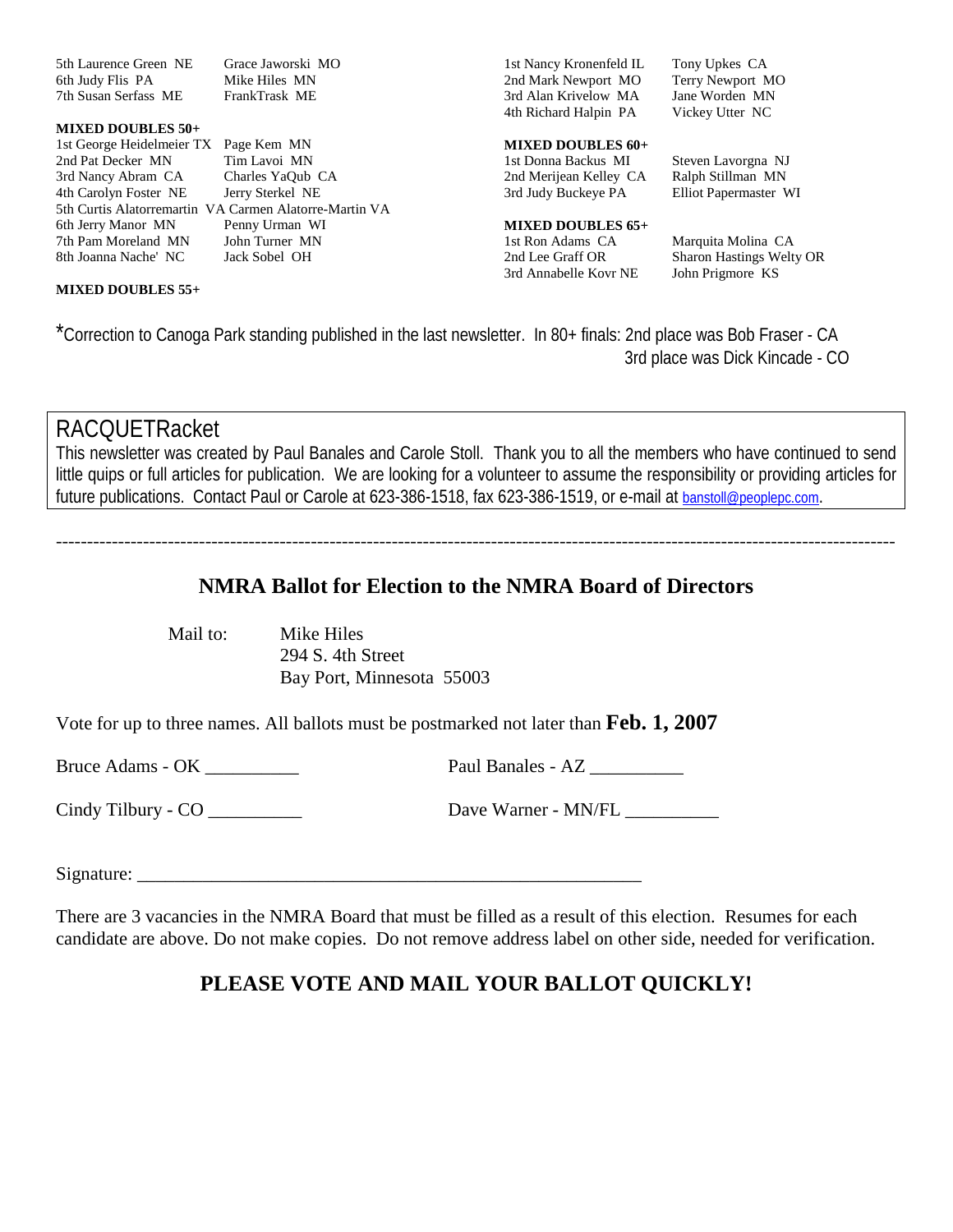







Email: lawlersports@hometown.net











# THE MULTNOMAH ATHLETIC CLUB





# THE MULTNOMAH ATHLETIC CLUB

THE MULTNOMAH ATHLETIC CLUB

NMRA 4017 S. 331st Ave Tonopah, AZ 85354